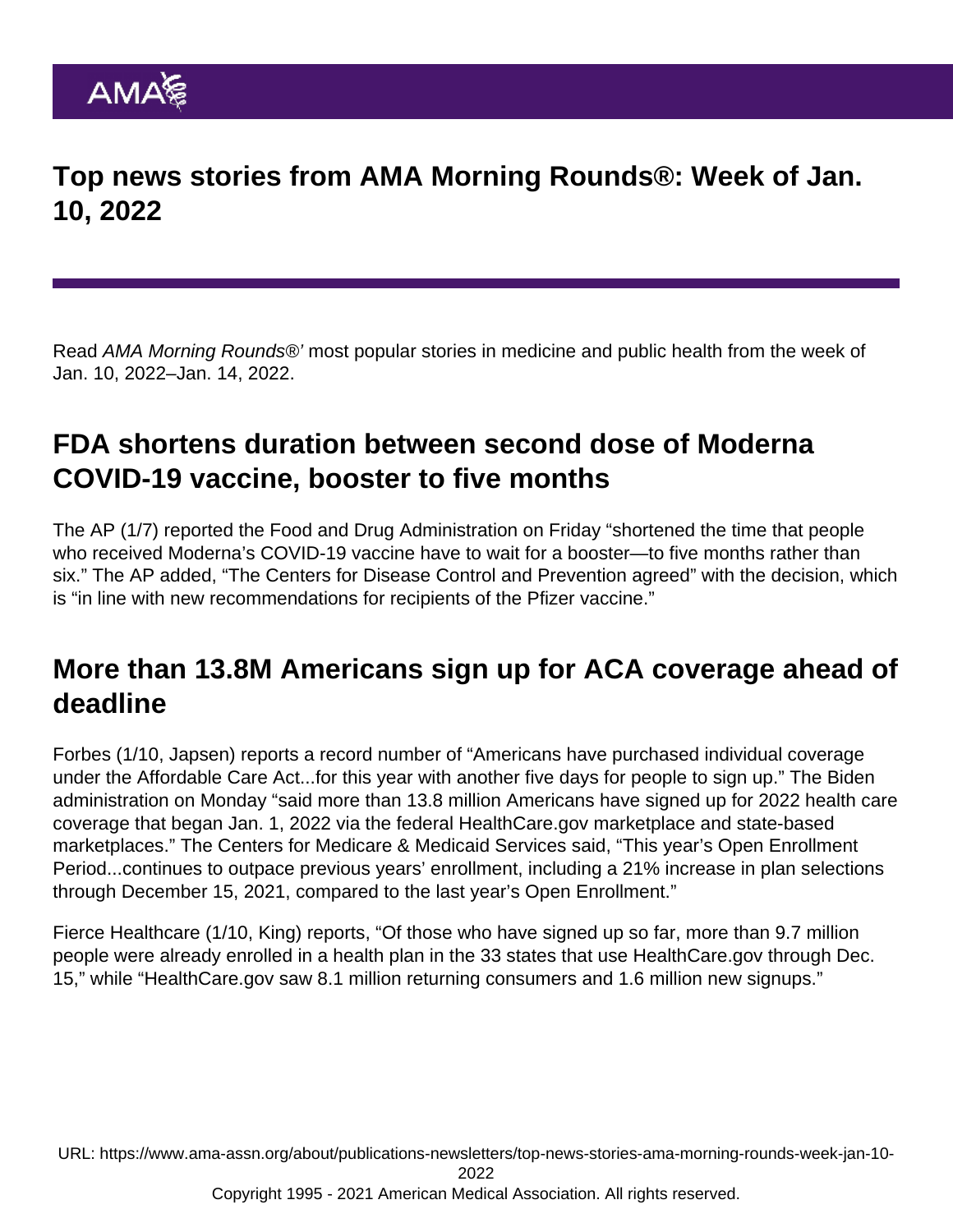# U.S. COVID-19 hospitalizations reach new record amid Omicron surge

The [New York Times](https://www.nytimes.com/2022/01/11/us/us-hospitalizations-surge-omicron.html) (1/11, Astor, Hassan, Sun) reports, "The number of Americans hospitalized with COVID-19 has surpassed last winter's peak, underscoring the severity of the threat the virus continues to pose as the extremely contagious Omicron variant tears through the United States." According to the Times, "As of Sunday, 142,388 people with the virus were hospitalized nationwide, according to data from the U.S. Department of Health and Human Services, surpassing the single-day peak of 142,315 reported on Jan. 14 of last year."

The [Wall Street Journal](https://www.wsj.com/articles/covid-19-hospitalizations-reported-in-u-s-hit-new-high-11641924596) (1/11, A1, Kamp, Evans, Subscription Publication) reports the seven-day average also surpassed that of last winter, reaching 140,576 Tuesday.

### COVID-19 vaccinations among children aged five to 11 "alarmingly low," officials warn

The [AP](https://apnews.com/article/kids-low-covid-vaccine-rate-impact-a3f24f27f39ab198755eff8f8e0e5493) (1/12, Tanner) reports, "Distrust, misinformation and delays because of the holidays and bad weather have combined to produce what authorities say are alarmingly low COVID-19 vaccination rates in U.S. children ages 5 to 11." According to the AP, "As of Tuesday, just over 17% were fully vaccinated, more than two months after shots became available to the age group," while "among children 12 to 17, the rate is 54%."

## Supreme Court blocks administration's COVID-19 vaccine-test mandate for private employers, allows for health care workers

The [Washington Post](https://www.washingtonpost.com/politics/courts_law/supreme-court-biden-vaccine-rules/2022/01/13/2e6e4b9e-749e-11ec-bc13-18891499c514_story.html) (1/13, A1, Barnes) reports that on Thursday, the Supreme Court "stopped the Biden administration's vaccination-or-testing requirement for the nation's largest employers," but it "allowed a different and smaller policy to go forward, requiring vaccinations for most health-care workers at the facilities that receive Medicaid and Medicare funds." The Occupational Safety and Health Administration mandate "would have applied to 84 million people," and "the health-care worker requirement covers about 10 million."

[Bloomberg](https://www.bloomberg.com/news/articles/2022-01-13/supreme-court-halts-osha-rule-that-covered-80-million-workers?srnd=premium) (1/13, Stohr) reports the OSHA ruling "limits Biden's options for increasing the country's vaccination rate as the Omicron variant propels a spike in cases." The CDC "says only 63% of the

URL: [https://www.ama-assn.org/about/publications-newsletters/top-news-stories-ama-morning-rounds-week-jan-10-](https://www.ama-assn.org/about/publications-newsletters/top-news-stories-ama-morning-rounds-week-jan-10-2022)

[2022](https://www.ama-assn.org/about/publications-newsletters/top-news-stories-ama-morning-rounds-week-jan-10-2022)